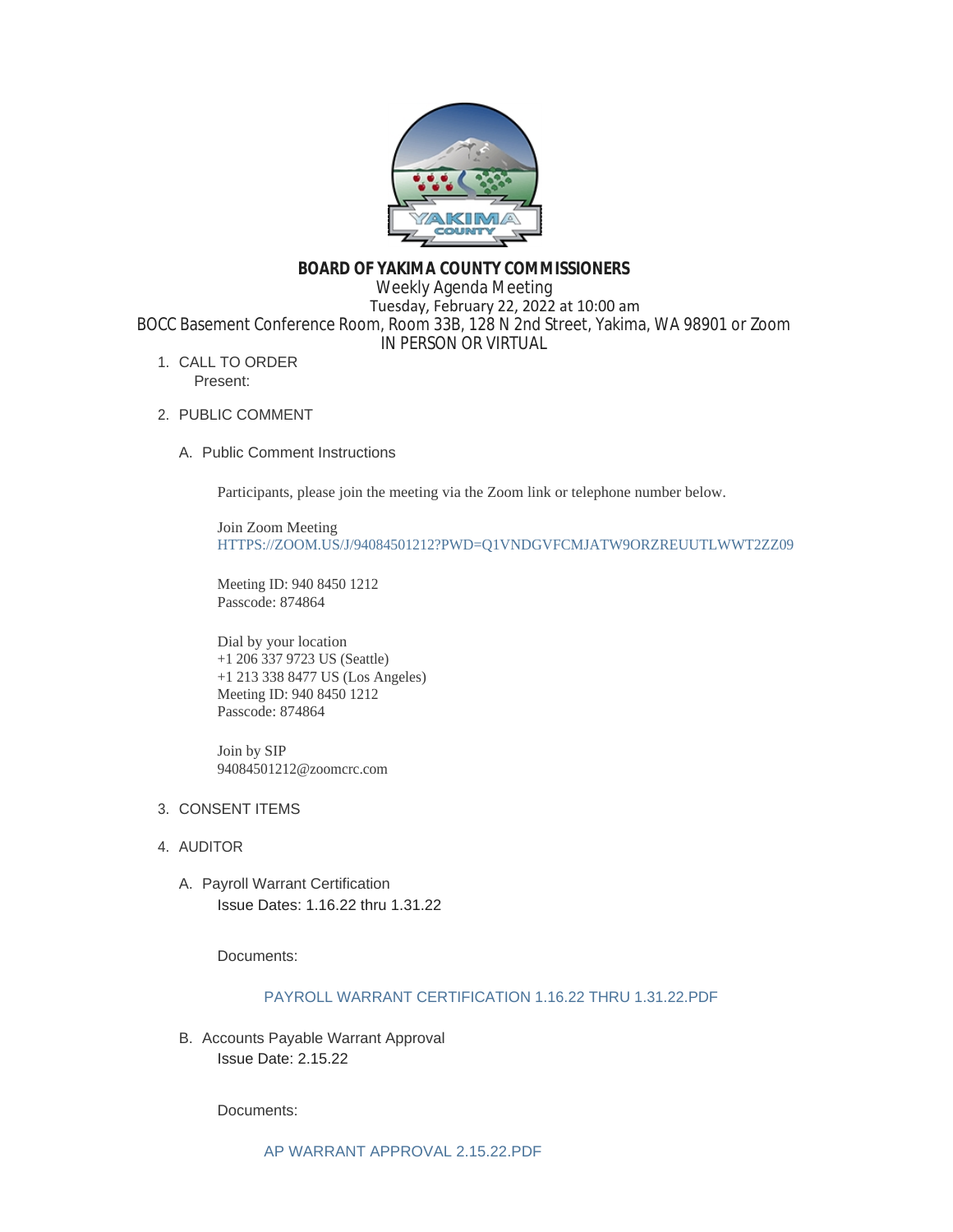## 5. COMMISSIONER

# 2.15.22 Minutes A.

Documents:

# [2.15.22 MINUTES.PDF](https://www.yakimacounty.us/AgendaCenter/ViewFile/Item/3849?fileID=15638)

B. Resolution 53-2022

Appointing Jared McMeen as Voting Alternate to the Yakima County Water Conservancy Board.

Fiscal Impact: \$0

Documents:

# [53-2022.PDF](https://www.yakimacounty.us/AgendaCenter/ViewFile/Item/3880?fileID=15649)

# 6. COUNTY ROADS

Resolution 48-2022 A. Awarding Bid for County Wide Electrical Maintenance Contract to Knobel's Electric Inc.

Fiscal Impact: \$35,081.11

Documents:

## [48-2022.PDF](https://www.yakimacounty.us/AgendaCenter/ViewFile/Item/3874?fileID=15645)

B. Resolution 49-2022

Authorizing Advertisement to Request Proposals for a Pavement Condition Rating Survey.

Fiscal Impact: Cost of Advertisement

Documents:

#### [49-2022.PDF](https://www.yakimacounty.us/AgendaCenter/ViewFile/Item/3875?fileID=15646)

## 7. HUMAN RESOURCES

Resolution 51-2022 A.

Additions/Deletions to Budgeted Positions in Fund 121 (Public Services, County Road) and Department 030 (Commissioners Office).

Fiscal Impact: Funding of the Changes will be Absorbed within the Existing Department Budget Levels for 2022

Documents: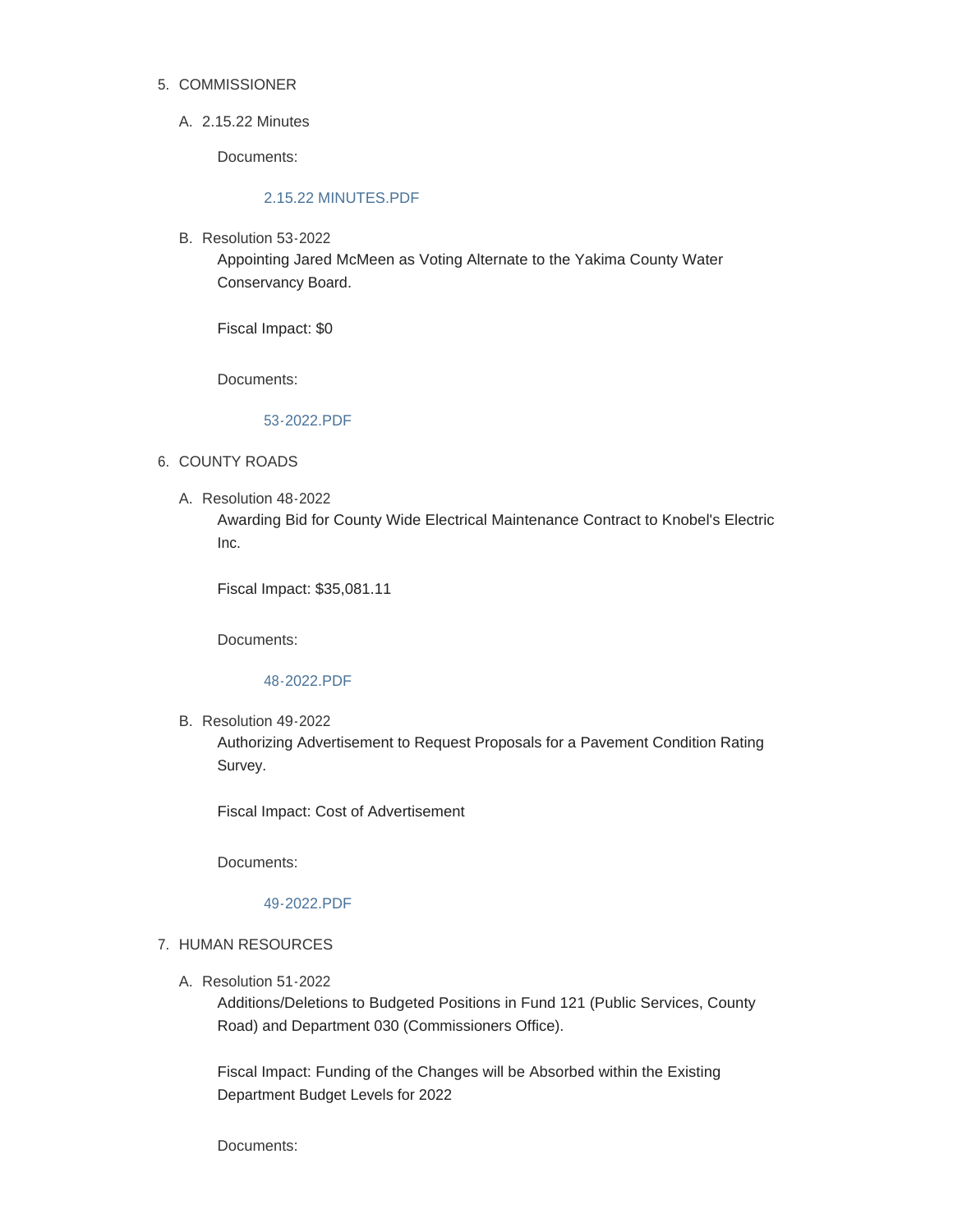### 8. PUBLIC SERVICES

### A. Agreement 37-2022

Amendment #2 to the Agreement with Shannon & Wilson Inc to Lengthen the Performance Period and Remove One Scope Item that has Already Been Performed by the Corp of Engineers Design Team for the Gap to Gap Ecosystem Restoration Phase 2 Project.

Fiscal Impact: \$0

Documents:

# [BOCC 37-2022.PDF](https://www.yakimacounty.us/AgendaCenter/ViewFile/Item/3882?fileID=15651)

### 9. PURCHASING

Resolution 47-2022 A.

Authorizing Yakima County Purchasing Department to Make a Sole Source Software Purchase from DebtBook.

Fiscal Impact: Cost of Advertisement

Documents:

# [47-2022.PDF](https://www.yakimacounty.us/AgendaCenter/ViewFile/Item/3852?fileID=15641)

#### 10. REGULAR AGENDA

A. Agreement 36-2022

Awarding Bid for Compensation Study Consulting Services to Compensation Connections.

Fiscal Impact: \$78,000

Documents:

#### [BOCC 36-2022.PDF](https://www.yakimacounty.us/AgendaCenter/ViewFile/Item/3881?fileID=15650)

B. Resolution 52-2022 Updating the Veterans Program Policy for Yakima County.

Fiscal Impact: \$0

Documents:

[52-2022.PDF](https://www.yakimacounty.us/AgendaCenter/ViewFile/Item/3877?fileID=15648)

11. NEW BUSINESS